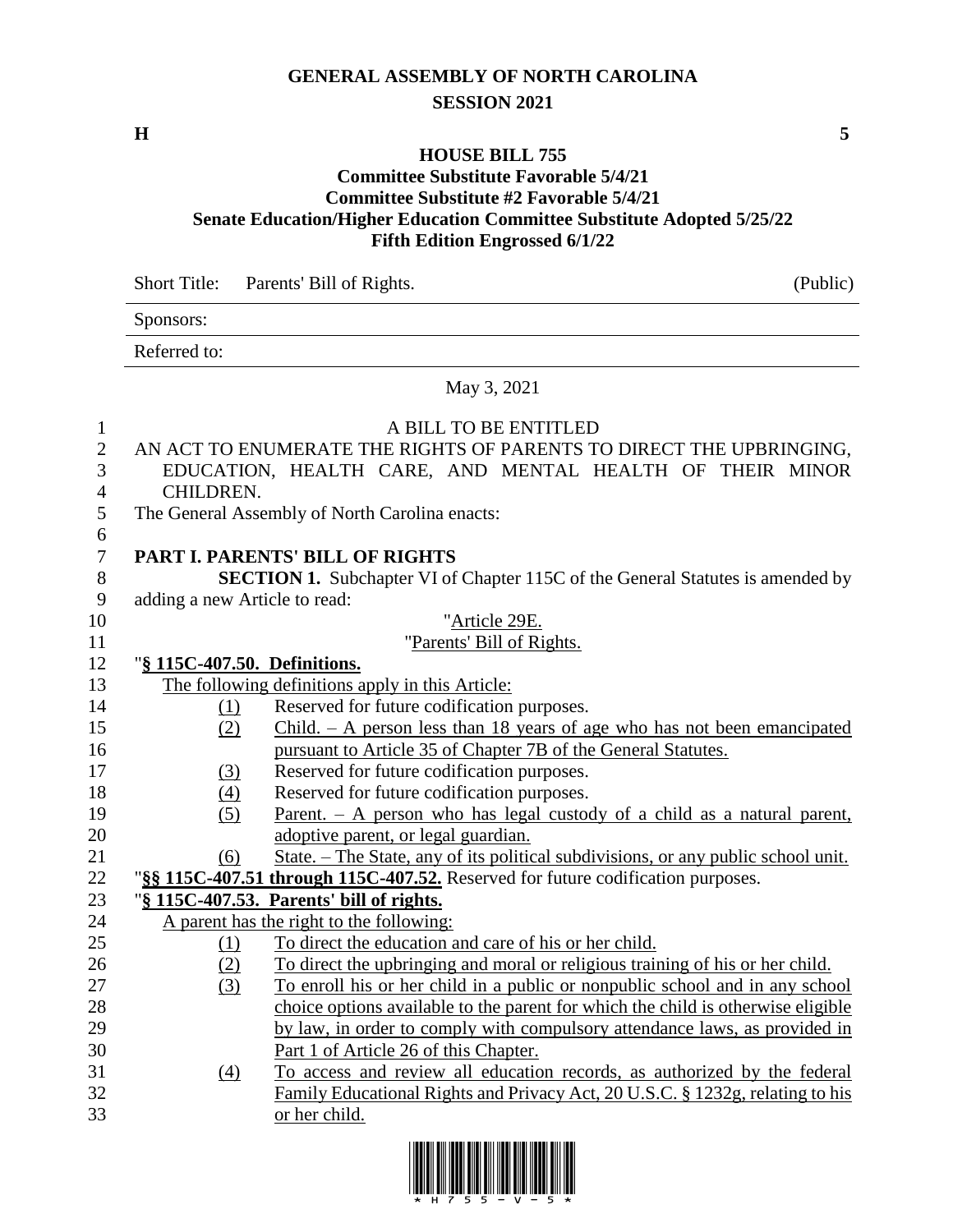|            |      | <b>General Assembly Of North Carolina</b>                                                      | <b>Session 2021</b> |
|------------|------|------------------------------------------------------------------------------------------------|---------------------|
|            | (5)  | To make health care decisions for his or her child, unless otherwise provided                  |                     |
|            |      | by law, including Article 1A of Chapter 90 of the General Statutes.                            |                     |
|            | (6)  | To access and review all medical records of his or her child, as authorized by                 |                     |
|            |      | the Health Insurance Portability and Accountability Act of 1996 (HIPAA),                       |                     |
|            |      | P.L. 104-191, as amended, except as follows:                                                   |                     |
|            |      | If the parent is the subject of an investigation of (i) a crime committed<br>$\underline{a}$ . |                     |
|            |      | against the child under Chapter 14 of the General Statutes or (ii) an                          |                     |
|            |      | abuse and neglect complaint under Chapter 7B of the General Statutes,                          |                     |
|            |      | and an individual authorized to conduct that investigation requests that                       |                     |
|            |      | the information not be released to the parent.                                                 |                     |
|            |      | When otherwise prohibited by law.<br>b.                                                        |                     |
|            | (7)  | To prohibit the creation, sharing, or storage of a biometric scan of his or her                |                     |
|            |      | child without the parent's prior written consent, except as authorized pursuant                |                     |
|            |      | to a court order or otherwise required by law, including G.S. 7B-2102 and                      |                     |
|            |      | G.S. 7B-2201.                                                                                  |                     |
|            | (8)  | To prohibit the creation, sharing, or storage of his or her child's blood or                   |                     |
|            |      | deoxyribonucleic acid (DNA) without the parent's prior written consent,                        |                     |
|            |      | except as authorized pursuant to a court order or otherwise required by law,                   |                     |
|            |      | including G.S. 7B-2201.                                                                        |                     |
|            | (9)  | To prohibit the creation by the State of a video or voice recording of his or her              |                     |
|            |      | child without the parent's prior written consent, except a recording made in                   |                     |
|            |      | the following circumstances:                                                                   |                     |
|            |      | During or as part of a court proceeding.<br>a.                                                 |                     |
|            |      | As part of an investigation under Chapter 7B or Chapter 14 of the<br><u>b.</u>                 |                     |
|            |      | General Statutes.<br>When the recording will be used solely for any of the following           |                     |
|            |      | $\underline{c}$ .<br>purposes:                                                                 |                     |
|            |      | A safety demonstration, including one related to security and<br><u>1.</u>                     |                     |
|            |      | discipline on educational property.                                                            |                     |
|            |      | An academic or extracurricular activity.<br><u>2.</u>                                          |                     |
|            |      | 3.<br>Classroom instruction.                                                                   |                     |
|            |      | Photo identification cards.                                                                    |                     |
|            |      | $\frac{4}{5}$<br>Security or surveillance of buildings or grounds.                             |                     |
|            | (10) | To be promptly notified if an employee of the State suspects that a criminal                   |                     |
|            |      | offense has been committed against his or her child, unless the incident has                   |                     |
|            |      | first been reported to law enforcement or the county child welfare agency, and                 |                     |
|            |      | notification of the parent would impede the investigation.                                     |                     |
|            |      | "§§ 115C-407.54 through 115C-407.55. Reserved for future codification purposes.                |                     |
|            |      | "§ 115C-407.56. Limitations on the right to parent.                                            |                     |
| (a)        |      | The requirements of this Article do not authorize a parent to do any of the following:         |                     |
|            | (1)  | Engage in unlawful conduct.                                                                    |                     |
|            | (2)  | Abuse or neglect the child, as defined in Chapter 7B of the General Statutes.                  |                     |
| <u>(b)</u> |      | The requirements of this Article do not prohibit the following:                                |                     |
|            | (1)  | A State official or employee from acting in his or her official capacity within                |                     |
|            |      | the reasonable and prudent scope of his or her authority.                                      |                     |
|            | (2)  | A court of competent jurisdiction from acting in its official capacity within                  |                     |
|            |      | the reasonable and prudent scope of its authority or issuing an order otherwise                |                     |
|            |      | permitted by law.                                                                              |                     |
|            |      | "§§ 115C-407.57 through 115C-407.58. Reserved for future codification purposes.                |                     |
|            |      | "§ 115C-407.59. Employee penalties.                                                            |                     |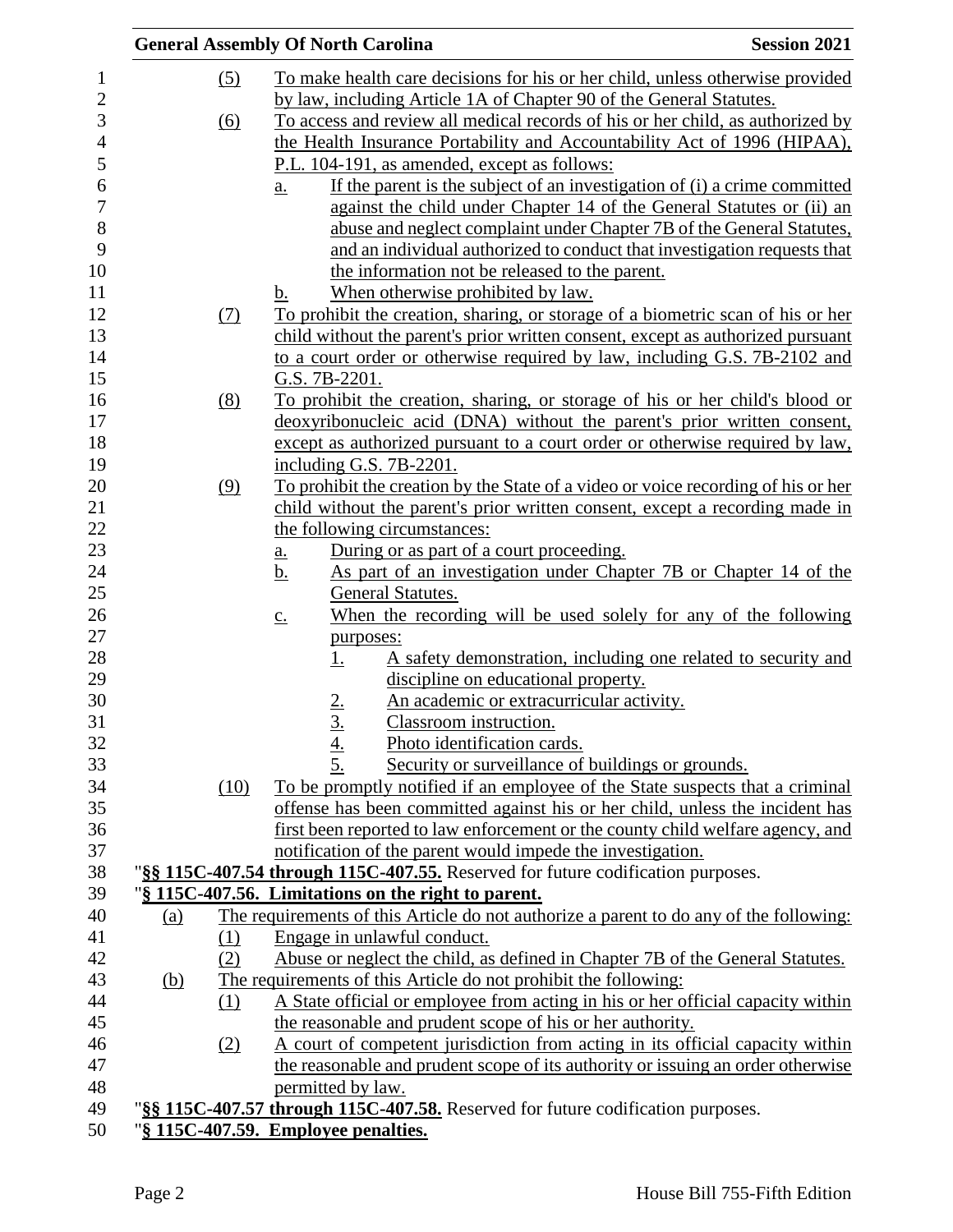|                            | <b>General Assembly Of North Carolina</b>                                                                     | <b>Session 2021</b> |
|----------------------------|---------------------------------------------------------------------------------------------------------------|---------------------|
|                            | An employee of the State who encourages, coerces, or attempts to encourage or coerce a child                  |                     |
|                            | to withhold information from his or her parent may be subject to disciplinary action."                        |                     |
|                            |                                                                                                               |                     |
|                            | PART II. PARENTAL GUIDES AND NOTIFICATIONS                                                                    |                     |
|                            | <b>SECTION 2.(a)</b> Subchapter III of Chapter 115C of the General Statutes is amended                        |                     |
|                            | by adding a new Article to read:                                                                              |                     |
|                            | "Article 7B.                                                                                                  |                     |
|                            | "Public School Unit Requirements.                                                                             |                     |
|                            | "Part 1. Definitions.                                                                                         |                     |
| "§ 115C-76.1. Definitions. | As used in this Article, the following definitions apply:                                                     |                     |
| (1)                        | Reserved for future codification purposes.                                                                    |                     |
| (2)                        | $Child. - A person less than 18 years of age who has not been enancipated$                                    |                     |
|                            | pursuant to Article 35 of Chapter 7B of the General Statutes.                                                 |                     |
| (3)                        | Reserved for future codification purposes.                                                                    |                     |
| $\left(4\right)$           | Reserved for future codification purposes.                                                                    |                     |
| (5)                        | Parent. $-$ A person who has legal custody of a child as a natural parent,                                    |                     |
|                            | adoptive parent, or legal guardian.                                                                           |                     |
| $\overline{(6)}$           | Principal. $- A$ school administrator employed as a principal of a school, as                                 |                     |
|                            | provided in Article 19 of this Chapter, or the staff member with the highest                                  |                     |
|                            | decision-making authority at a school, if there is no principal.                                              |                     |
| (7)                        | School personnel. $-$ Any of the following:                                                                   |                     |
|                            | An employee of a public school unit, whether full-time or part-time,<br>$\underline{a}$ .                     |                     |
|                            | including substitute teachers, driver training teachers, bus drivers,                                         |                     |
|                            | clerical staff, and custodians.                                                                               |                     |
|                            | An independent contractor or employee of an independent contractor<br><u>b.</u>                               |                     |
|                            | of a public school unit, if the independent contractor carries out duties                                     |                     |
|                            | customarily performed by school personnel and has significant access                                          |                     |
|                            | to students, whether paid with federal, State, local, or other funds.                                         |                     |
| (8)                        | <u>Superintendent. <math>-</math> Any of the following:</u>                                                   |                     |
|                            | A superintendent of a local school administrative unit, as provided in<br><u>a.</u>                           |                     |
|                            | Article 18 of this Chapter, or designee.<br>The staff member with the highest decision-making authority for a |                     |
|                            | <u>b.</u><br>public school unit, if there is no superintendent or designee.                                   |                     |
|                            | "§§ 115C-76.2 through 115C-76.4. Reserved for future codification purposes.                                   |                     |
|                            | "Part 3. Parental Involvement in Public School Units.                                                         |                     |
|                            | "§ 115C-76.5. Priority of parental involvement in public school.                                              |                     |
| (a)                        | The General Assembly finds that parental involvement and empowerment is                                       |                     |
|                            | fundamental to the successful education of all students. To strengthen partnerships among parents             |                     |
|                            | and school personnel, public school units and all public school unit personnel shall fully support            |                     |
|                            | and cooperate in implementing a well-planned, inclusive, and comprehensive program to assist                  |                     |
|                            | parents and families in effectively participating in their child's education.                                 |                     |
| (b)                        | To ensure active engagement and timely provision of information that parents can use                          |                     |
|                            | to improve success for their child, public school units shall comply with the requirements of this            |                     |
|                            | Part to do all of the following:                                                                              |                     |
| (1)                        | Inform parents of their legal rights and responsibilities with regards to their                               |                     |
|                            | child's education.                                                                                            |                     |
| (2)                        | Provide a parent's guide for student achievement annually to parents to                                       |                     |
|                            | provide information parents need to know about their child's educational                                      |                     |
|                            | progress and how they can help their child to succeed in school.                                              |                     |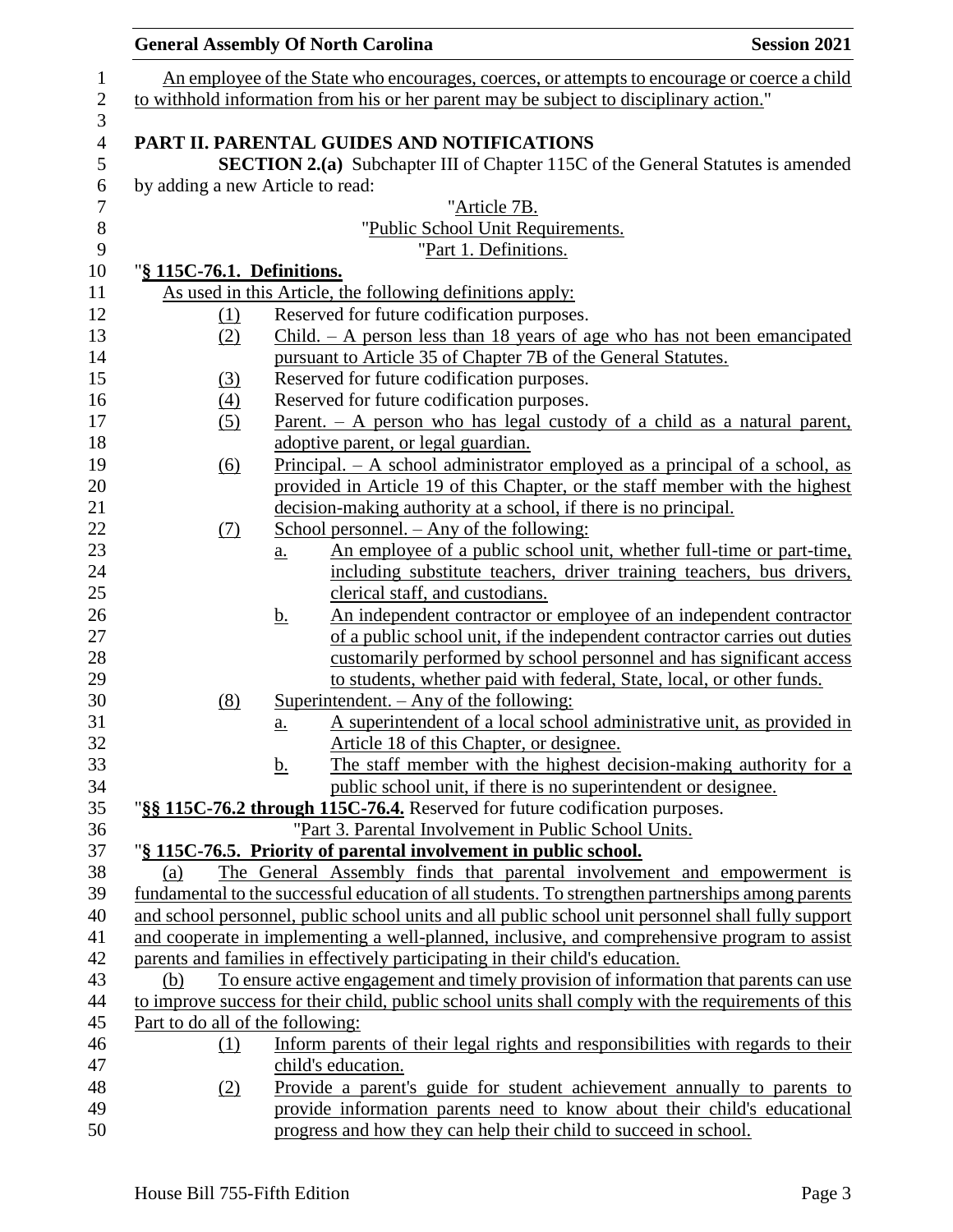|            |                   |                            | <b>General Assembly Of North Carolina</b>                                                                                                                                         | <b>Session 2021</b>                                                        |
|------------|-------------------|----------------------------|-----------------------------------------------------------------------------------------------------------------------------------------------------------------------------------|----------------------------------------------------------------------------|
|            | (3)               |                            | Develop policies to effectively involve parents in schools and their child's                                                                                                      |                                                                            |
|            |                   | education.                 |                                                                                                                                                                                   |                                                                            |
|            |                   |                            | "§ 115C-76.6. Parent legal rights for their child's education.                                                                                                                    |                                                                            |
| (a)        |                   |                            | Parents have legal rights with regards to their child's education, including the                                                                                                  |                                                                            |
| following: |                   |                            |                                                                                                                                                                                   |                                                                            |
|            | (1)               |                            | The right to consent or withhold consent for participation in reproductive                                                                                                        |                                                                            |
|            |                   |                            | health and safety education programs, consistent with the requirements of                                                                                                         |                                                                            |
|            |                   |                            | G.S. 115C-81.30.                                                                                                                                                                  |                                                                            |
|            | (2)               |                            | The right to seek a medical or religious exemption from immunization                                                                                                              |                                                                            |
|            |                   |                            | requirements, consistent with the requirements of G.S. 130A-156 and                                                                                                               |                                                                            |
|            |                   |                            | G.S. 130A-157.                                                                                                                                                                    |                                                                            |
|            | $\left(3\right)$  |                            | The right to review statewide standardized assessment results as part of the                                                                                                      |                                                                            |
|            |                   |                            | State report card.                                                                                                                                                                |                                                                            |
|            | $\underline{(4)}$ |                            | The right to request an evaluation of their child for an academically or                                                                                                          |                                                                            |
|            |                   |                            | intellectually gifted program, or for identification as a child with a disability,                                                                                                |                                                                            |
|            |                   |                            | as provided in Article 9 of this Chapter.<br>The right to inspect and purchase public school unit textbooks and other                                                             |                                                                            |
|            | (5)               |                            | supplementary instructional materials, as provided in Part 3 of Article 8 of this                                                                                                 |                                                                            |
|            |                   | Chapter.                   |                                                                                                                                                                                   |                                                                            |
|            | (6)               |                            | The right to access information relating to the unit's policies for promotion or                                                                                                  |                                                                            |
|            |                   |                            | retention, including high school graduation requirements.                                                                                                                         |                                                                            |
|            | <u>(7)</u>        |                            | The right to receive student report cards on a regular basis that clearly depict                                                                                                  |                                                                            |
|            |                   |                            | and grade the student's academic performance in each class or course, the                                                                                                         |                                                                            |
|            |                   |                            | student's conduct, and the student's attendance.                                                                                                                                  |                                                                            |
|            | (8)               |                            | The right to access information relating to the State public education system,                                                                                                    |                                                                            |
|            |                   |                            | State standards, report card requirements, attendance requirements, and                                                                                                           |                                                                            |
|            |                   |                            | textbook requirements.                                                                                                                                                            |                                                                            |
|            | (9)               |                            | The right to participate in parent-teacher organizations.                                                                                                                         |                                                                            |
|            | (10)              |                            | The right to opt out of certain data collection for their child, as provided in                                                                                                   |                                                                            |
|            |                   |                            | Article 29 of this Chapter.                                                                                                                                                       |                                                                            |
|            | (11)              |                            | The right to review all available records of materials their child has borrowed                                                                                                   |                                                                            |
|            |                   |                            | from a school library.                                                                                                                                                            |                                                                            |
| (b)        |                   |                            | Public school units shall (i) allow parents to exercise these rights and (ii) make the                                                                                            |                                                                            |
|            |                   |                            | rights contained in this section available to parents electronically or by displaying the information                                                                             |                                                                            |
|            |                   |                            | on the website of the public school unit.                                                                                                                                         |                                                                            |
|            |                   |                            | "§ 115C-76.7. Parent's guide for student achievement.                                                                                                                             |                                                                            |
| (a)        |                   |                            | The State Board of Education shall develop minimum requirements for public school<br>units for a parent's guide to student achievement to provide what parents need to know about |                                                                            |
|            |                   |                            | their child's educational progress and how they can help their child to succeed in school. These                                                                                  |                                                                            |
|            |                   |                            | minimum requirements shall include at least the following:                                                                                                                        |                                                                            |
|            | (1)               |                            | Parental information regarding the following:                                                                                                                                     |                                                                            |
|            |                   | $\underline{\mathbf{a}}$ . |                                                                                                                                                                                   | Requirements for his or her child to be promoted to the next grade,        |
|            |                   |                            | including the requirements of Part 1A of Article 8 of this Chapter.                                                                                                               |                                                                            |
|            |                   | <u>b.</u>                  |                                                                                                                                                                                   | The course of study, textbooks, and other instructional materials for      |
|            |                   |                            | his or her child.                                                                                                                                                                 |                                                                            |
|            |                   | $\underline{c}$ .          |                                                                                                                                                                                   | Progress of his or her child toward achieving State and unit               |
|            |                   |                            |                                                                                                                                                                                   | expectations for academic proficiency, including policies for student      |
|            |                   |                            |                                                                                                                                                                                   | assessment, and his or her child's assessment results, report cards, and   |
|            |                   |                            | progress reports.                                                                                                                                                                 |                                                                            |
|            |                   | <u>d.</u>                  |                                                                                                                                                                                   | Qualifications of his or her child's teachers, including licensure status. |
|            |                   |                            |                                                                                                                                                                                   |                                                                            |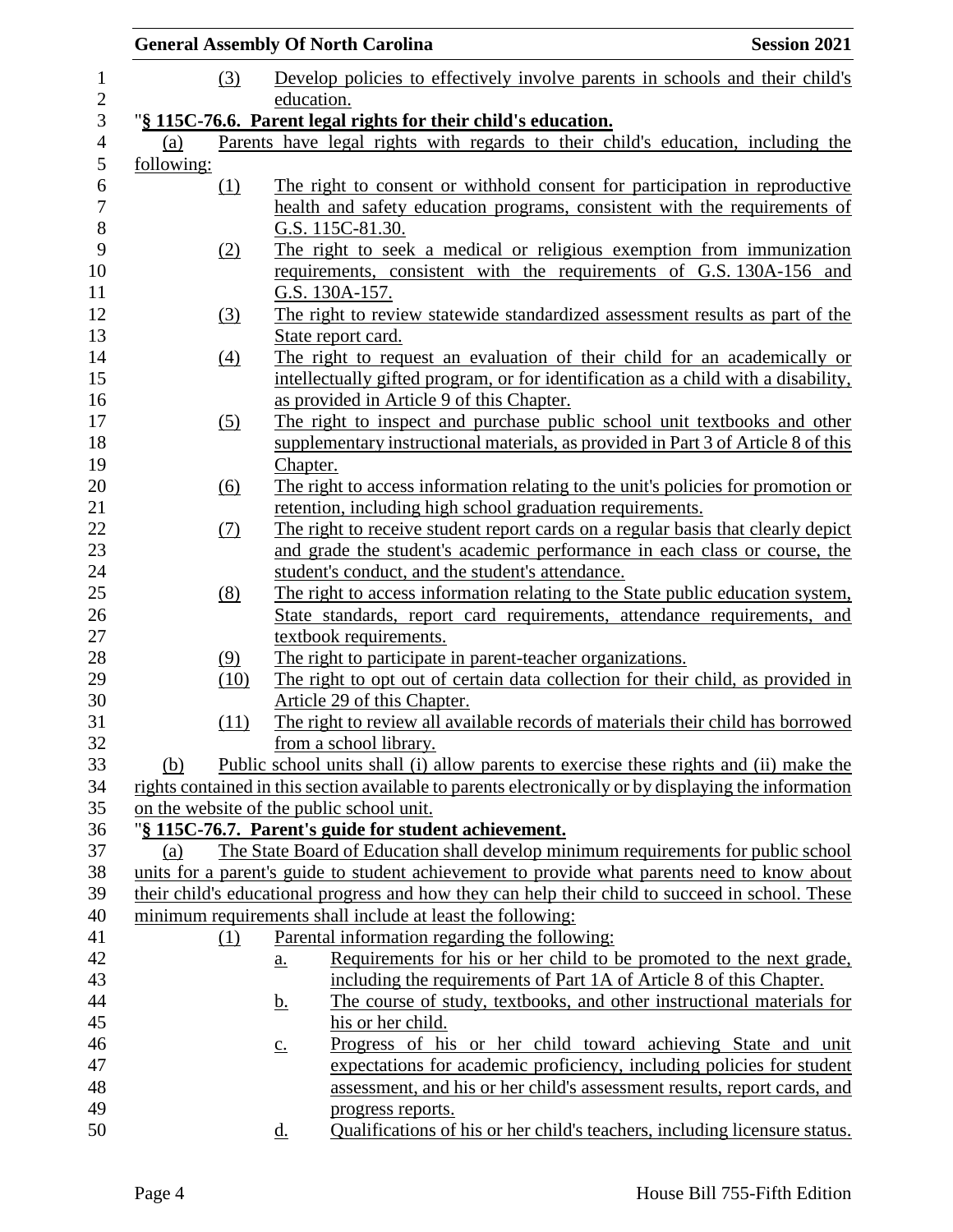|                  | <b>Session 2021</b><br><b>General Assembly Of North Carolina</b>                              |
|------------------|-----------------------------------------------------------------------------------------------|
|                  | School entry requirements, including required immunizations and the<br>e.                     |
|                  | recommended immunization schedule.                                                            |
| (2)              | Parental actions that can do the following:                                                   |
|                  | Strengthen the child's academic progress, especially in the area of<br><u>a.</u>              |
|                  | reading as provided in Part 1A of Article 8 of this Chapter.                                  |
|                  | Strengthen the child's citizenship, especially social skills and respect<br><u>b.</u>         |
|                  | for others.                                                                                   |
|                  | Strengthen the child's realization of high expectations and setting<br>$\underline{C}$ .      |
|                  | lifelong learning goals.                                                                      |
|                  | Place a strong emphasis on the communication between the school and<br><u>d.</u>              |
|                  | the home.                                                                                     |
| (3)              | Services available for parents and their children, such as family literacy                    |
|                  | services; mentoring, tutoring, and other academic reinforcement programs;                     |
|                  | college planning, academic advisement, and student counseling services; and                   |
|                  | after-school programs.                                                                        |
| $\left(4\right)$ | Opportunities for parental participation, such as parenting classes, adult                    |
|                  | education, school advisory councils, and school volunteer programs.                           |
| (5)              | Opportunities for parents to learn about rigorous academic programs that may                  |
|                  | be available for their child, such as honors programs, Career and College                     |
|                  | Promise and other dual enrollment opportunities, advanced placement,                          |
|                  | Advanced International Certificate of Education (AICE)<br>courses,                            |
|                  | International Baccalaureate, North Carolina Virtual High School courses, and                  |
|                  | accelerated access to postsecondary education.                                                |
| (6)              | Educational choices available to parents, including each type of public school                |
|                  | unit available to residents of the county in which the child lives and nonpublic              |
|                  | school options, educational choice options offered within the public school                   |
|                  | unit, and scholarship grant programs under Part 2A of Article 39 and Article                  |
|                  | 41 of this Chapter.                                                                           |
| (7)              | Rights of students who have been identified as students with disabilities, as                 |
|                  | provided in Article 9 of this Chapter.                                                        |
| (8)              | Contact information for school and unit offices.                                              |
| (9)              | Resources for information on the importance of student health and other                       |
|                  | available resources for parents, including the following information on                       |
|                  | available immunizations and vaccinations:                                                     |
|                  | A recommended immunization schedule in accordance with the<br>$\underline{a}$ .<br>Prevention |
|                  | United States Centers for Disease Control<br>and<br>recommendations.                          |
|                  | Information about meningococcal meningitis and influenza, as                                  |
|                  | <u>b.</u><br>required by G.S. 115C-375.4.                                                     |
| (b)              | The State Board shall update the minimum requirements on an annual basis and shall            |
|                  | provide the requirements to public school units no later than May 1 annually.                 |
| (c)              | Each public school unit shall provide to parents, students, and school personnel at the       |
|                  | beginning of each school year a parent guide for student achievement that meets the following |
| requirements:    |                                                                                               |
| (1)              | Includes, at a minimum, the State Board requirements developed as provided                    |
|                  | in subsection (a) of this section and policies developed by the governing board               |
|                  | as provided in G.S. $115C-76.8$ .                                                             |
| <u>(2)</u>       | Is understandable to students and parents.                                                    |
| (3)              | Is discussed at the beginning of each school year in meetings of students,                    |
|                  | parents, and teachers.                                                                        |
|                  | "§ 115C-76.8. Public school unit policies to increase parental involvement.                   |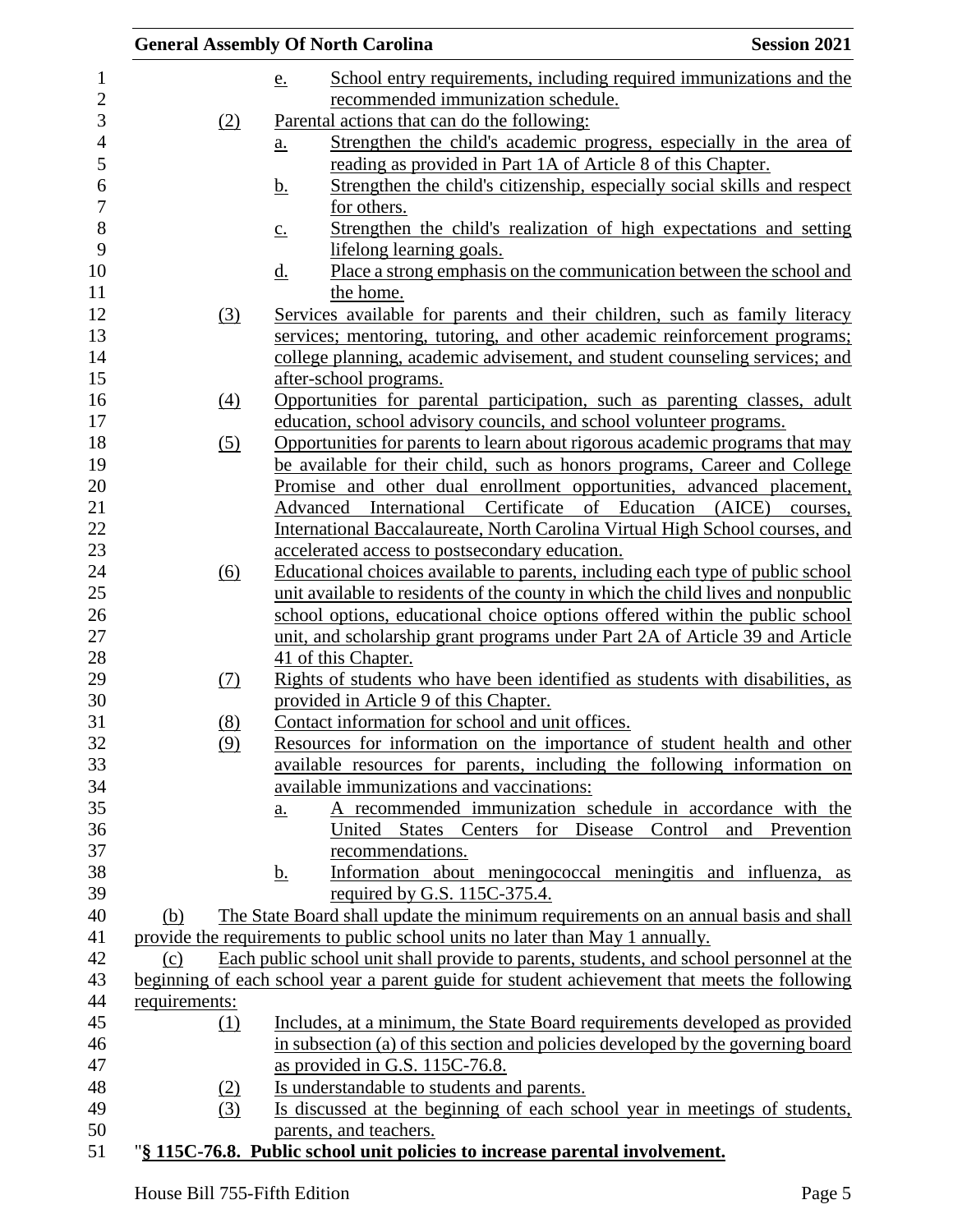|                   |                  | <b>General Assembly Of North Carolina</b>                                                                    | <b>Session 2021</b> |
|-------------------|------------------|--------------------------------------------------------------------------------------------------------------|---------------------|
| (a)               |                  | Governing bodies of public school units shall, in consultation with parents, teachers,                       |                     |
|                   |                  | administrators, and community partners, develop and adopt policies to promote parental                       |                     |
|                   |                  | involvement and empowerment in the public school unit. The policies shall provide for parental               |                     |
|                   |                  | choices and establish parental responsibilities. Policies that provide for parental involvement              |                     |
|                   |                  | shall include the following:                                                                                 |                     |
|                   | (1)              | Providing links to parents for community services.                                                           |                     |
|                   | (2)              | Establishing opportunities for parental involvement in the development,                                      |                     |
|                   |                  | implementation, and evaluation of family involvement programs.                                               |                     |
|                   | (3)              | Establishing opportunities for parents to participate on school advisory                                     |                     |
|                   |                  | councils and in school volunteer programs and other activities.                                              |                     |
| <u>(b)</u>        |                  | Governing bodies of public school units shall establish policies to do all of the                            |                     |
| following:        |                  |                                                                                                              |                     |
|                   | $\Omega$         | Provide for parental participation in their child's education to improve parent                              |                     |
|                   |                  | and teacher cooperation in areas such as homework, school attendance, and                                    |                     |
|                   |                  | discipline that aligns with the parent guide for student achievement required                                |                     |
|                   |                  | by G.S. 115C-76.7.                                                                                           |                     |
|                   | (2)              | Require principals to effectively communicate to parents the manner in which                                 |                     |
|                   |                  | textbooks are used to implement the school's curricular objectives.                                          |                     |
|                   | (3)              | Establish a procedure for parents to learn about their child's course of study                               |                     |
|                   |                  | and the source of any supplementary instructional materials.                                                 |                     |
|                   | $\left(4\right)$ | Establish a means for parents to object to textbooks and supplementary                                       |                     |
|                   |                  | instructional materials consistent with the requirements of G.S. 115C-98.                                    |                     |
|                   | (5)              | Establish a process for parents to review materials for and to consent or                                    |                     |
|                   |                  | withhold consent for participation in reproductive health and safety education                               |                     |
|                   |                  | programs, consistent with the requirements of G.S. 115C-81.30.                                               |                     |
|                   | (6)              | Establish a process for parents to learn about the nature and purpose of clubs                               |                     |
|                   |                  | and activities offered at their child's school, including both curricular and<br>extracurricular activities. |                     |
|                   |                  | "§ 115C-76.9. Time lines for parental requests for information.                                              |                     |
| (a)               |                  | A parent may request in writing from the principal of the school in which his or her                         |                     |
|                   |                  | child is enrolled any of the information the parent has the right to access, as provided in this Part.       |                     |
|                   |                  | A principal, within 10 business days, shall either (i) provide the requested information to the              |                     |
|                   |                  | parent or (ii) provide an extension notice to the parent that, due to the volume or complexity of            |                     |
|                   |                  | the request, the information will be provided no later than 20 business days from the date of the            |                     |
| parental request. |                  |                                                                                                              |                     |
| (b)               |                  | If the principal (i) denies or fails to respond to the request for information within $10$                   |                     |
|                   |                  | business days or (ii) fails to provide information within 20 business days following an extension            |                     |
|                   |                  | notice as provided in subsection (a) of this section, the parent may request in writing any of the           |                     |
|                   |                  | information the parent has the right to access, as provided in this Part, from the superintendent,           |                     |
|                   |                  | along with a statement specifying the time frame of the denial or failure to provide information             |                     |
| by the principal. |                  |                                                                                                              |                     |
| (c)               |                  | If the superintendent denies or does not respond to the request for information within                       |                     |
|                   |                  | 10 business days, the parent may appeal the denial or lack of response to the governing body of              |                     |
|                   |                  | the public school unit no later than 20 business days from the date of the request to the                    |                     |
|                   |                  | superintendent as provided in subsection (b) of this section. The governing body shall place the             |                     |
|                   |                  | parent's appeal on the agenda for the next meeting of the body occurring more than three business            |                     |
|                   |                  | days after submission of the appeal.                                                                         |                     |
| (d)               |                  | The governing body shall establish, by policy, procedures governing requests for                             |                     |
|                   |                  | information and appeals that reflect the requirements of this section. The governing body may                |                     |
|                   |                  | designate the process to be used by parents when submitting requests for information and shall               |                     |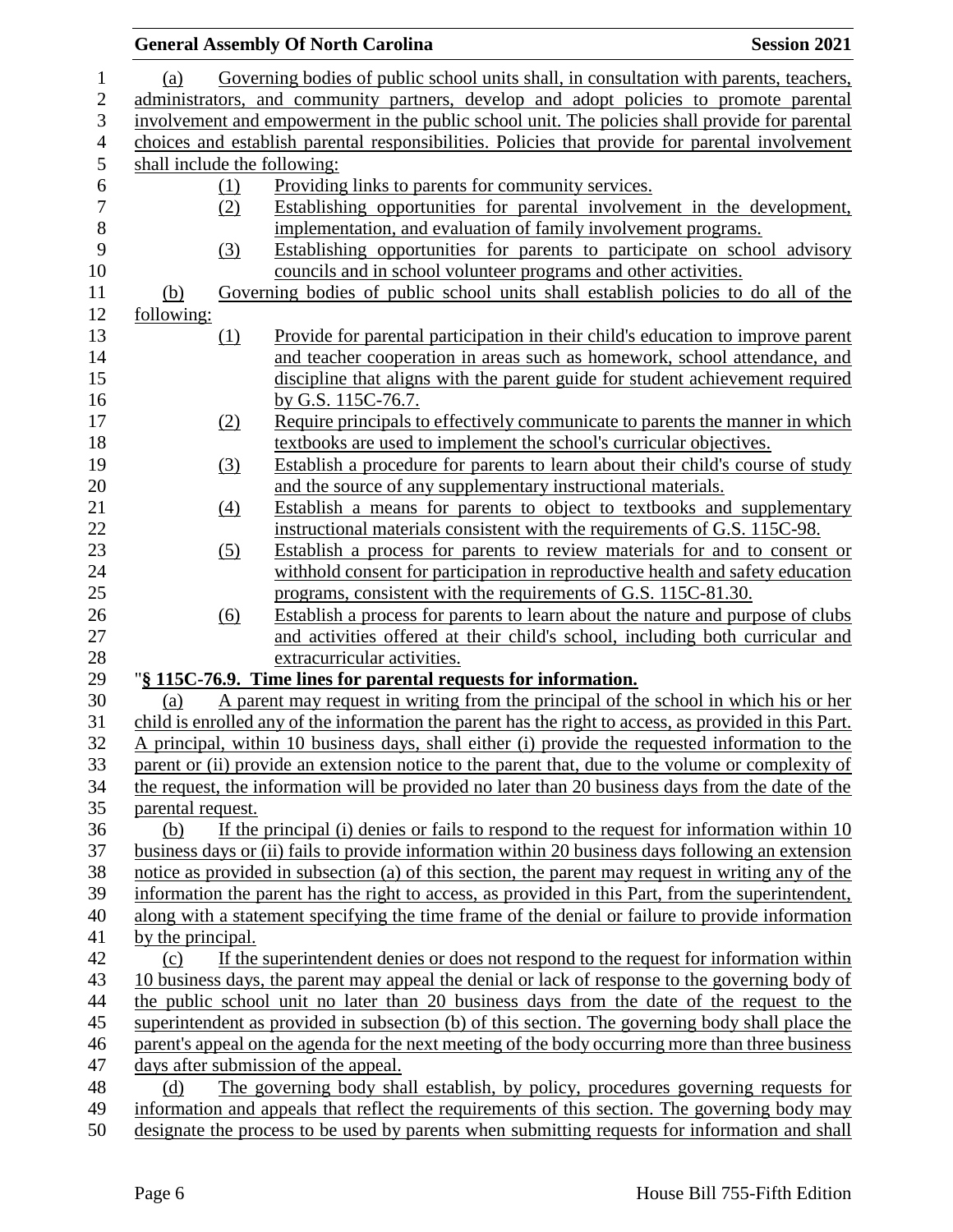|                          |     | <b>General Assembly Of North Carolina</b>                                                                                                               | <b>Session 2021</b> |
|--------------------------|-----|---------------------------------------------------------------------------------------------------------------------------------------------------------|---------------------|
|                          |     | display information on the procedures for requests for information and appeals along with other                                                         |                     |
|                          |     | parental rights, as required by G.S. 115C-76.6.                                                                                                         |                     |
| (e)                      |     | A decision of a governing body under this section is final and is not subject to judicial                                                               |                     |
| review.                  |     |                                                                                                                                                         |                     |
|                          |     | "§§ 115C-76.10 through 115C-76.15. Reserved for future codification purposes.                                                                           |                     |
|                          |     | "Part 4. Notifications of Student Physical and Mental Health.                                                                                           |                     |
|                          |     | "§ 115C-76.16. Notifications of student physical and mental health.                                                                                     |                     |
| (a)                      |     | The governing board of a public school unit shall adopt procedures to notify a parent                                                                   |                     |
| of the following:        |     |                                                                                                                                                         |                     |
|                          | (1) | At the beginning of each school year, notice of each health care service offered                                                                        |                     |
|                          |     | at his or her child's school and the means for the parent to provide consent for                                                                        |                     |
|                          |     | any specific service. A parent's consent to a health care service does not waive                                                                        |                     |
|                          |     | the parent's right to access his or her child's educational records or health                                                                           |                     |
|                          |     | records or to be notified of changes in his or her child's services or monitoring.                                                                      |                     |
|                          | (2) | At the beginning of each school year, procedures to exercise the parental                                                                               |                     |
|                          |     | remedies provided by G.S. 115C-76.19.                                                                                                                   |                     |
|                          | (3) | Prior to administration to students in kindergarten through third grade, a copy                                                                         |                     |
|                          |     | of any student well-being questionnaire or health screening form and the                                                                                |                     |
|                          |     | means for the parent to consent to the use of the questionnaire or form for his                                                                         |                     |
|                          |     | or her child.                                                                                                                                           |                     |
|                          | (4) | Prior to or contemporaneous with changes, notice of changes in services or                                                                              |                     |
|                          |     | monitoring related to his or her child's mental, emotional, or physical health                                                                          |                     |
|                          |     | or well-being, and the school's ability to provide a safe and supportive learning                                                                       |                     |
|                          |     | environment for that child.                                                                                                                             |                     |
|                          | (5) | Prior to any changes in the name or pronoun used for a student in school                                                                                |                     |
|                          |     | records or by school personnel, notice to the parent of the change.                                                                                     |                     |
| (b)                      |     | In accordance with the right of parents provided in Article 29E of this Chapter, the                                                                    |                     |
|                          |     | procedures shall include a requirement that school personnel do one or both of the following:                                                           |                     |
|                          | (1) | Encourage a child to discuss issues related to the child's well-being with his                                                                          |                     |
|                          |     | or her parent.                                                                                                                                          |                     |
|                          | (2) | Facilitate discussion of the issue with the child's parents.                                                                                            |                     |
| (c)                      |     | The procedures shall not prohibit parents from accessing any of their child's education                                                                 |                     |
|                          |     | and health records created, maintained, or used by the public school unit, except as follows:                                                           |                     |
|                          | (1) | As limited by G.S. 115C-407.54(6).                                                                                                                      |                     |
|                          | (2) | When a reasonably prudent person would believe that disclosure would result                                                                             |                     |
|                          |     | in the child becoming an abused juvenile or neglected juvenile, as those terms                                                                          |                     |
|                          |     | are defined in G.S. 7B-101.                                                                                                                             |                     |
| (d)                      |     | The governing board and public school unit shall not adopt procedures or forms that                                                                     |                     |
| do any of the following: |     |                                                                                                                                                         |                     |
|                          | (1) | Prohibit school employees from notifying a parent about his or her child's                                                                              |                     |
|                          |     | mental, emotional, or physical health or well-being or a change in related                                                                              |                     |
|                          |     | services or monitoring.                                                                                                                                 |                     |
|                          | (2) | Encourage or have the effect of encouraging a child to withhold from that<br>child's parent information about his or her mental, emotional, or physical |                     |
|                          |     | health or well-being or a change in related services or monitoring.                                                                                     |                     |
|                          |     | School personnel shall not discourage or prohibit parental notification of and                                                                          |                     |
| (e)                      |     | involvement in critical decisions affecting a student's mental, emotional, or physical health or                                                        |                     |
|                          |     |                                                                                                                                                         |                     |
| well-being.              |     |                                                                                                                                                         |                     |
|                          |     | "§ 115C-76.17. Student support services training.                                                                                                       |                     |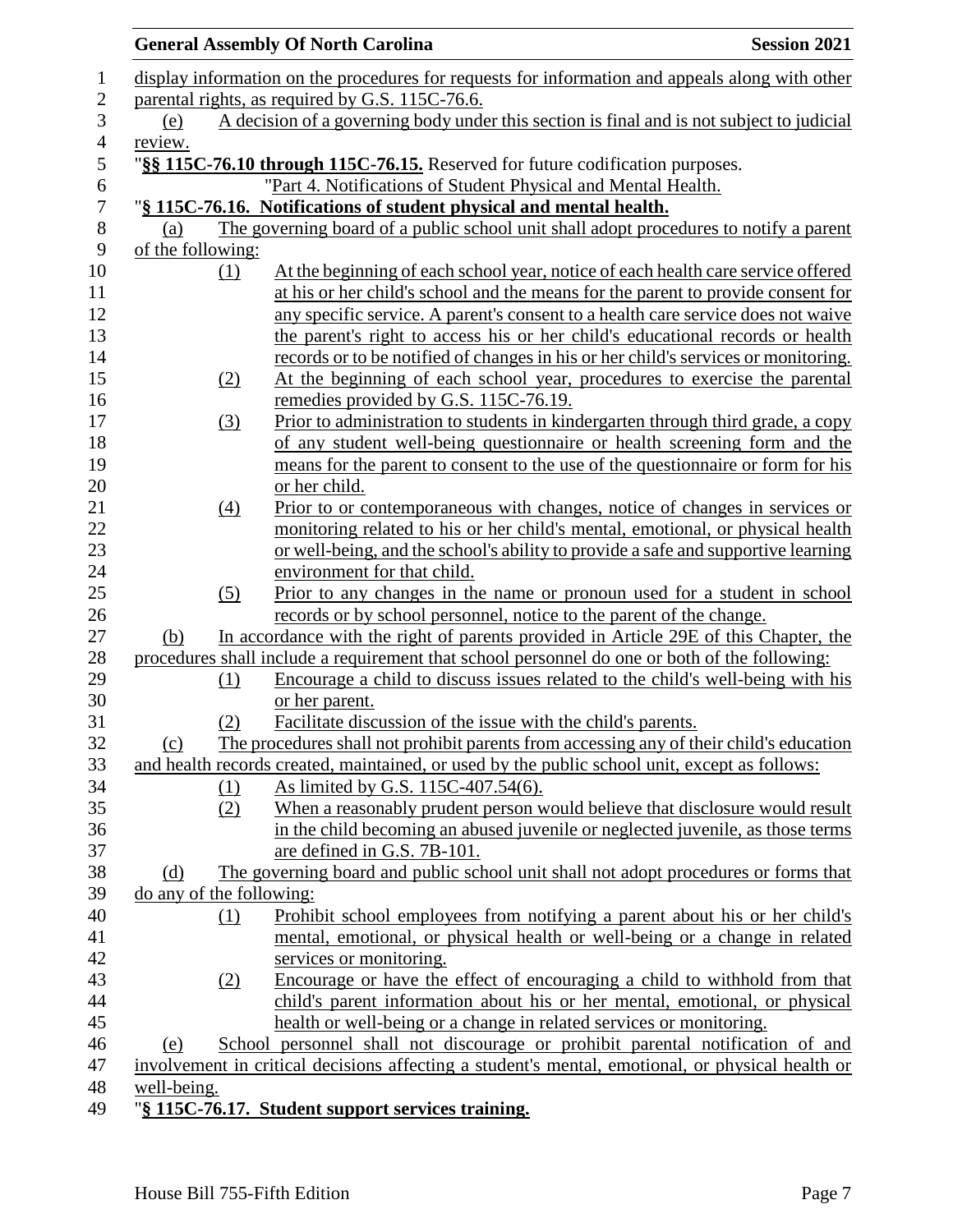|                | <b>General Assembly Of North Carolina</b> |                   |                                                                                                      | <b>Session 2021</b> |
|----------------|-------------------------------------------|-------------------|------------------------------------------------------------------------------------------------------|---------------------|
| 1              |                                           |                   | Student support services training developed or provided by a public school unit to school            |                     |
| $\overline{c}$ |                                           |                   | personnel shall adhere to student services guidelines, standards, and frameworks established by      |                     |
| 3              | the Department of Public Instruction.     |                   |                                                                                                      |                     |
| $\overline{4}$ |                                           |                   | "§ 115C-76.18. Age-appropriate instruction for grades kindergarten through third grade.              |                     |
| 5              |                                           |                   | Instruction on sexual orientation or gender identity shall not be included in the curriculum         |                     |
| 6              |                                           |                   | provided in grades kindergarten through third grade, regardless of whether the information is        |                     |
| $\tau$         |                                           |                   | provided by school personnel or third parties. For the purposes of this section, curriculum          |                     |
| 8              |                                           |                   | includes the standard course of study and support materials, locally developed curriculum,           |                     |
| 9              |                                           |                   | supplemental instruction, and textbooks and other supplementary materials.                           |                     |
| 10             |                                           |                   | "§ 115C-76.19. Remedies for parental concerns.                                                       |                     |
| 11             | (a)                                       |                   | The governing board of a public school unit shall adopt procedures for a parent to                   |                     |
| 12             |                                           |                   | notify the principal at his or her child's school regarding concerns about a public school unit's    |                     |
| 13             |                                           |                   | procedure or practice under this Part and a process for resolving those concerns within seven        |                     |
| 14             |                                           |                   | days of the date of notification by the parent. If the parental concern has not been resolved within |                     |
| 15             |                                           |                   | 30 days following the date of notification by the parent, the public school unit shall provide a     |                     |
| 16             |                                           |                   | statement of the reasons for not resolving the concern.                                              |                     |
| 17             | (b)                                       |                   | If a concern is not resolved by the public school unit within 30 days, a parent may do               |                     |
| 18             | either of the following:                  |                   |                                                                                                      |                     |
| 19             | (1)                                       |                   | Notify the State Board of Education of the concern and request a parental                            |                     |
| 20             |                                           |                   | concern hearing. The State Board shall establish rules for parental concern                          |                     |
| 21             |                                           |                   | hearings. At a minimum, the rules shall require the following:                                       |                     |
| 22             |                                           | a.                | The State Board of Education shall appoint a qualified hearing officer.                              |                     |
| 23             |                                           |                   | To qualify as a hearing officer, an individual must be a member in                                   |                     |
| 24             |                                           |                   | good standing of the North Carolina State Bar with demonstrated                                      |                     |
| 25             |                                           |                   | experience in education or administrative law within the last five                                   |                     |
| 26             |                                           |                   | years.                                                                                               |                     |
| 27             |                                           | <u>b.</u>         | The hearing shall be conducted in accordance with rules established                                  |                     |
| 28             |                                           |                   | by the State Board.                                                                                  |                     |
| 29             |                                           | $\underline{c}$ . | The hearing officer shall determine facts related to the dispute over the                            |                     |
| 30             |                                           |                   | public school unit's procedure or practice, consider information                                     |                     |
| 31             |                                           |                   | provided by the public school unit, and render a recommended                                         |                     |
| 32             |                                           |                   | decision for resolution to the State Board of Education within 30 days                               |                     |
| 33             |                                           |                   | after assignment to the parental concern hearing.                                                    |                     |
| 34             |                                           | <u>d.</u>         | The State Board shall approve or reject the recommended decision at                                  |                     |
| 35             |                                           |                   | its next regularly scheduled board meeting held more than seven days                                 |                     |
| 36             |                                           |                   | after receipt of the recommended decision.                                                           |                     |
| 37             |                                           | e.                | The public school unit shall pay for the costs of the hearing officer.                               |                     |
| 38             | (2)                                       |                   | Bring an action against the public school unit as provided in Article 26 of                          |                     |
| 39             |                                           |                   | Chapter 1 of the General Statutes for a declaratory judgment that the unit's                         |                     |
| 40             |                                           |                   | procedure or practice violates this Part. The court may award injunctive relief                      |                     |
| 41             |                                           |                   | to a parent and shall award reasonable attorneys' fees and costs to a parent                         |                     |
| 42             |                                           |                   | awarded injunctive relief.                                                                           |                     |
| 43             | (c)                                       |                   | The provisions of this section are in addition to any other remedies or procedures                   |                     |
| 44             | authorized or permitted by law."          |                   |                                                                                                      |                     |
| 45             |                                           |                   | <b>SECTION 2.(b)</b> By June 30, 2023, the Department of Public Instruction shall review             |                     |
| 46             |                                           |                   | and update, as necessary, all of the following in accordance with this act:                          |                     |
| 47             | (1)                                       |                   | School counseling frameworks and standards.                                                          |                     |
| 48             | (2)                                       |                   | Educator practices and professional conduct principles.                                              |                     |
| 49             | (3)                                       |                   | Other student services and school personnel guidelines, standards, or                                |                     |
| 50             |                                           |                   | frameworks.                                                                                          |                     |